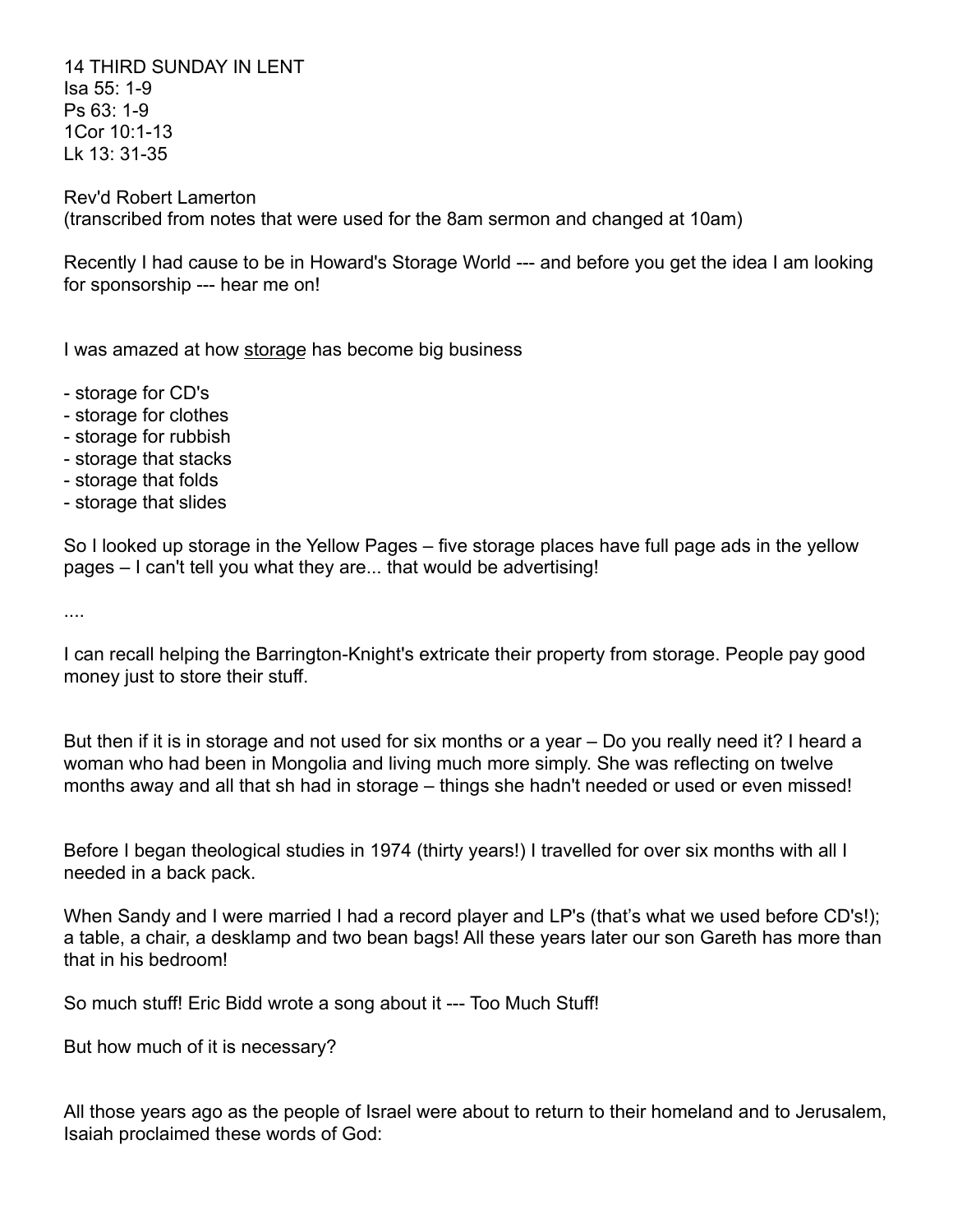All would share in God's blessing food and drink wise leadership (David!) and nations would look to them

BUT it was dependent upon them seeking the Lord

being grateful/using wisely/sharing wealth

When we take time to stop and look around us and not be greedy there is usually enough for our needs.

Paul writing to the Corinthians recalled God's provision in the wilderness

the escape through the sea the manna which fed them and the water from the rock from which they drank

but he points out that by their behaviour they showed how little they valued what they had received from God.

How much do we value the gifts of God //

Injustice, immorality, and greed mean that some in our society have more than they need while others miss out.

Real Estate advertisements point out how their [customers] achieved the highest price in this street or suburb. Surely the real test is a fair price for buyer as well as seller!

Whenever anyone takes a little more than their share --- someone else must be missing out!

[This week, the issue has been the funding of State Schools compared with Private Schools

and yes, it is important to maintain a strong State Education System, but it seems to me the funding formula and mix of State/Federal funds makes it difficult to compare

Surely working out the cost to put a child through a particular year at school and providing the same for each child would at least make this picture clearer.]

Back to the St Paul! He was reminding the Corinthians of the dire consequences of treating their spiritual inheritance too lightly. So he pointed out that even though their ancestors had been the recipients of God's gracious provision

escape to freedom through the sea being fed in the wilderness and provided with water

by a combination of divine intervention and natural event